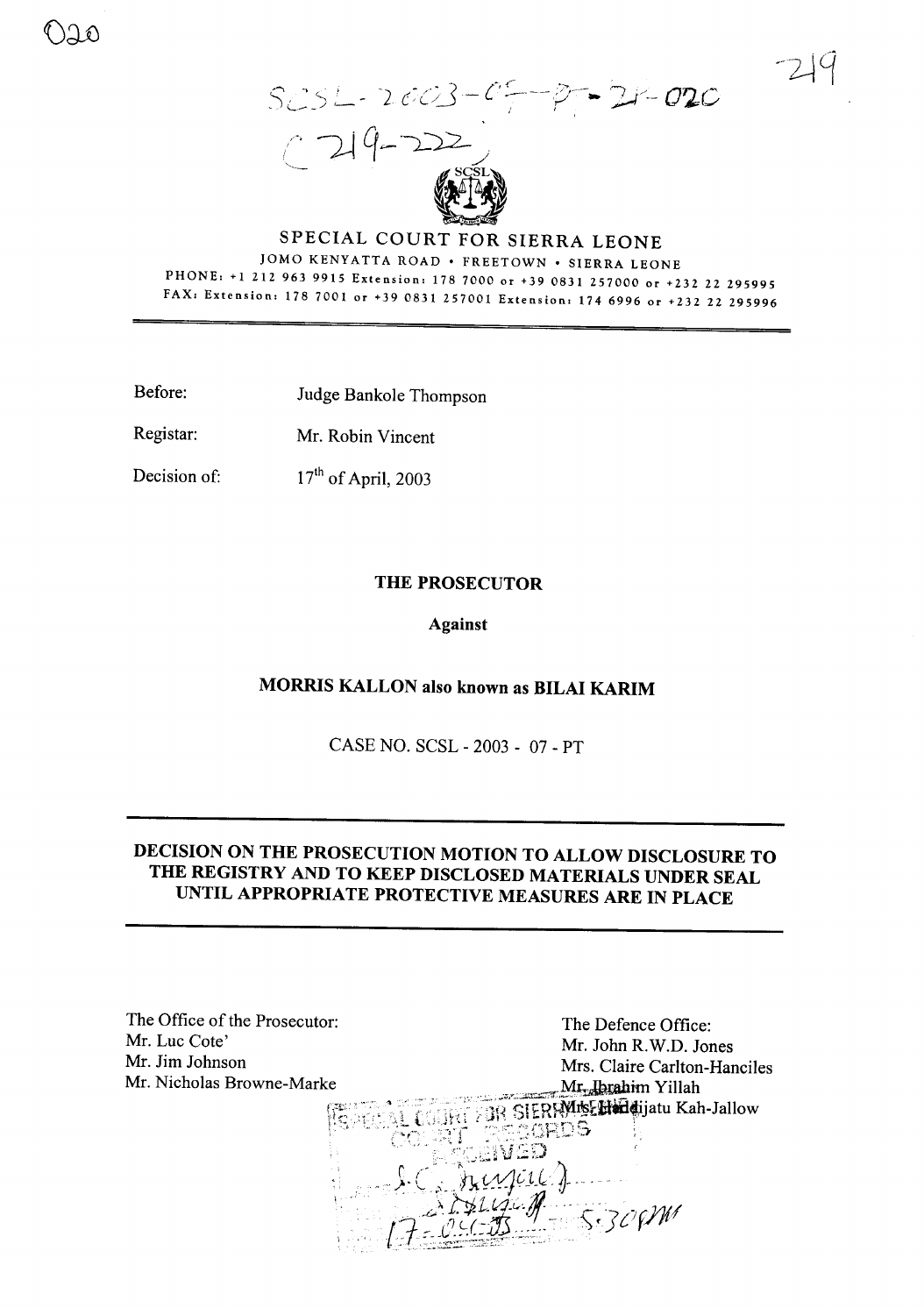# THE SPECIAL COURT FOR SIERRA LEONE (the Court),

SITTING AS Judge Bankole Thompson, designated by the President of the Special Court according to Rule  $28$  of the Rules of Procedure and Evidence ("the Rules");

BEING SEIZED of the Extremely Urgent Prosecution Motion to Allow Disclosure to the Registry and to Keep Disclosed Material Under Seal Until Appropriate Protective Measures are in Place of the  $7<sup>th</sup>$  of April 2003 and filed by the Registry on the  $9<sup>th</sup>$  of April, 2003 ("the Prosecution Motion for Disclosure") and the supporting materials attached thereto;

CONSIDERING the Response of the Defence Office to the Prosecution Motion for Disclosure of the  $14<sup>th</sup>$  of April, 2003 ("the Defence Response");

CONSIDERING that the Prosecution is satisfied with the Defence Response and does not intend to reply thereto;

CONSIDERING the Registrar's Practice Direction on Disclosure by the Prosecutor;

CONSIDERING the Prosecution Motion for Immediate Protective Measures for Witnesses and Victims and for Non-Public Disclosure of the  $7<sup>th</sup>$  of April, 2003, filed on the 9<sup>th</sup> of April, 2003, seeking an order for the implementation of several protective measures for witnesses and victims and for the protection of the confidentiality of all non-public materials disclosed to the Defence;

WHEREAS the Court decided to deliberate on the Prosecution Motion for Disclosure solely on the basis of the parties' briefs;

CONSIDERING the Statute of the Special Court, and in particular Articles 16 and 17 thereof, and Rules 7, 53, 54, 66, 68, 69, 73 and 75 of the Rules;

#### SUBMISSIONS OF THE PARTIES

#### *The Prosecution*

1. From an abundance of caution, the Prosecution submitted that the first day of the initial appearance of the Accused, the  $15<sup>th</sup>$  of March, 2003, was the beginning date of the disclosures obligations pursuant to Rule 66 (A)(i) of the Rules. Consequently, the Prosecution identifies the  $14<sup>th</sup>$  of April, 2003 as the expiration date of the disclosure obligations pursuant to Rule 66 (A)(i).

2. Pending deliberation and appropriate ruling on the Prosecution Motion for Immediate Protective Measures for Witnesses and Victims and for Non-Public Disclosure, the Prosecution requests:

- (a) an Order allowing the Prosecution to make the disclosure pursuant to Rule  $66 (A)(i)$ to the Registry;
- (b) an Order to the Registry to keep the disclosed material under seal until orders for appropriate measures for witnesses, victims and non-public materials have been issued;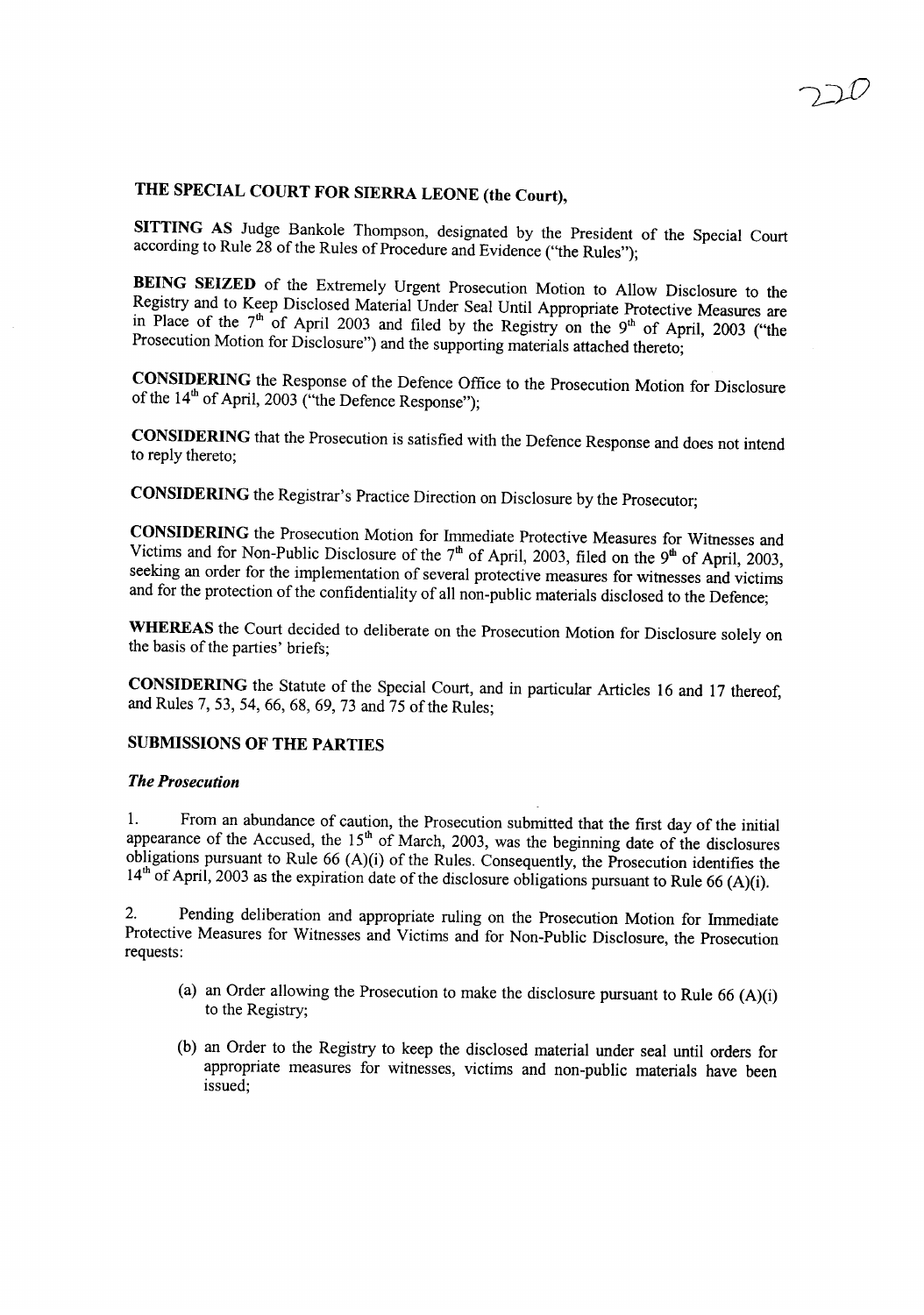#### *The Defence*

3. In its response the Defence agrees with the terms of the requests made by the Prosecution, reserving the right to file a Response to the Prosecution Motion for Immediate Protective Measures for Witnesses and Victims and for Non-Public Disclosure within the time limits set forth in the Rules.

4. Furthermore, the Defence seeks clarification from the Court on the time limits for the filing of preliminary motions pursuant to Rule <sup>72</sup> (A).

### **AFTER HAVING** DELIBERA**TED**

# *On the scheduling ofthe disclosure obligations*

5. In its Scheduling Order of the  $10<sup>th</sup>$  of April, 2003, the Court deemed the initial appearance of the Accused as concluded on the 21<sup>st</sup> of April, 2003. In the same order, the Court also deemed this date as the beginning date of the Prosecution's disclosure obligations pursuant to Rule 66 (A)(i) and Rule 68 (B) of the Rules and consequently, pursuant to Rule 7 of the Rules, identified the  $23<sup>rd</sup>$  of April, 2003 as the expiration date of the Prosecution's disclosure obligations pursuant to Rule 66 (A)(i) and Rule 68 (B);

6. The Court therefore finds and confirms the  $23<sup>rd</sup>$  of April, 2003 as the expiration date for the Prosecution's disclosure obligations pursuant to Rule 66  $(A)(i)$  and Rule 68  $(B)$ ;

*On the request to make the disclosure to the Registry*

7. The Court takes cognizance of the Parties agreement on the terms of the orders sought by the Prosecution in its Prosecution Motion for Disclosure.

8. Furthermore, the Court notes that in his Practice Direction for Disclosure by the Prosecutor, the Registrar directs that disclosure pursuant to Rule <sup>66</sup> (A)(i) shall be made to Counsel for the accused, identified either as Counsel engaged by the accused pursuant to Rule <sup>44</sup> of the Rules or Counsel assigned to the accused pursuant to Rule <sup>45</sup> of the Rules and that Court staff serving in the Defence Office shall no be in a position to receive the disclosure. Lastly, pending assignment of Counsel in accordance with Rule 45, the Registry shall certify the Prosecution fulfillment of the obligations to disclose and the sealing and dating of the disclosed materials until assignment of Counsel is accomplished.

9. The Court endorses these provisions set forth by the Registrar in his Practice Direction for Disclosure by the Prosecutor. Nevertheless, the Court deems it necessary that disclosures pursuant to Rule <sup>66</sup> (A)(i) and Rule <sup>68</sup> (B) shall be made with <sup>a</sup> view to ensure appropriate protection of witnesses and victims as well as for the confidentiality of all non-public materials subject to such disclosure;

Witnesses and Victims and for Non-Public Disclosure, it is therefore necessary to guarantee that 10. Pending <sup>a</sup> ruling on the Prosecution Motion for Immediate Protective Measures for the fulfillment of the Prosecution's obligations to disclose shall encompass appropriate interim measures for the protection of witnesses and victims as well as for the confidentiality of all nonpublic materials subject to disclosure by the Prosecution;

11. Therefore, the Court is of the opinion that the Prosecution should be allowed to comply